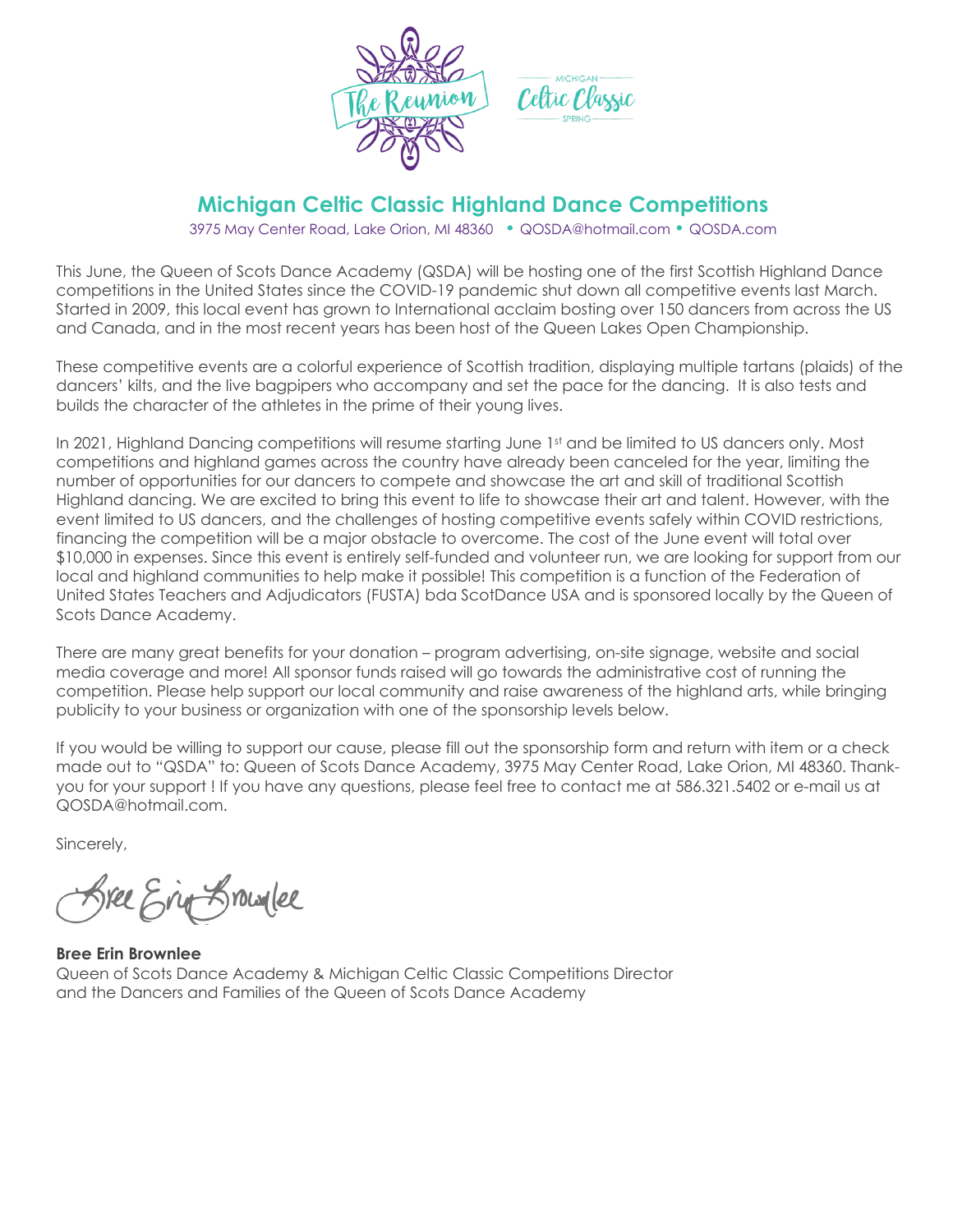| <b>Presenting Sponsor</b> | \$10,000 | Banner on competition staging, name on trophies and entry form<br>$\bullet$<br>full page, color ad on outside back cover of competition program<br>٠<br>4 custom social media posts on facebook page<br>٠<br>minimum of 4 custom audio mentions throughout the day at competition<br>$\bullet$<br>free booth or display space at competition<br>VIP admittance for 6 to the competition with preferred seating and<br>reserved parking<br>logo and link on website<br>$\bullet$ |
|---------------------------|----------|---------------------------------------------------------------------------------------------------------------------------------------------------------------------------------------------------------------------------------------------------------------------------------------------------------------------------------------------------------------------------------------------------------------------------------------------------------------------------------|
| Crown Sponsor             | \$7,500  | On-site event signage<br>$\bullet$<br>full page, color ad in competition program<br>$\bullet$<br>3 custom social media posts on facebook page<br>$\bullet$<br>minimum of 4 custom audio mentions throughout the day at competition<br>$\bullet$<br>free booth or display space at competition<br>VIP admittance for 4 to the competition with preferred seating and<br>reserved parking<br>logo and link on website<br>۰                                                        |
| Diamond Sponsor           | \$5,000  | On-site event signage<br>$\bullet$<br>full page, color ad in competition program<br>$\bullet$<br>2 custom social media posts on facebook page<br>minimum of 2 custom audio mentions throughout the day at competition<br>free booth or display space at competition<br>$\bullet$<br>VIP admittance for 2 to the competition with preferred seating and<br>$\bullet$<br>reserved parking<br>logo and link on website<br>۰                                                        |
| <b>Tartan Sponsor</b>     | \$2,500  | full page, color ad in competition program<br>$\bullet$<br>2 custom social media posts on facebook page<br>minimum of 2 custom audio mentions throughout the day at competition<br>$\bullet$<br>free booth or display space at competition<br>$\bullet$<br>admittance for 2 to the competition with preferred seating<br>٠<br>logo and link on website<br>۰                                                                                                                     |
| <b>Tiara Sponsor</b>      | \$1,000  | 1/2 page, color ad in competition program<br>۰<br>1 custom social media posts on facebook page<br>$\bullet$<br>minimum of 2 custom audio mentions throughout the day at competition<br>$\bullet$<br>admittance for 2 to the competition with preferred seating<br>٠<br>logo and link on website<br>$\bullet$                                                                                                                                                                    |
| Thistle Sponsor           | \$500    | 1/2 page, color ad in competition program<br>listing in sponsor post on facebook page<br>$\bullet$<br>minimum of 2 audio mentions throughout the day at competition<br>$\bullet$<br>admittance for 2 to the competition<br>٠<br>logo and link on website<br>۰                                                                                                                                                                                                                   |
| <b>Heather Sponsor</b>    | \$250    | 1/4 page, color ad in competition program<br>$\bullet$<br>listing in sponsor post on facebook page<br>minimum of 2 audio mentions throughout the day at competition<br>$\bullet$<br>admittance for 2 to the competition<br>$\bullet$<br>name and link on website<br>$\bullet$                                                                                                                                                                                                   |
| Sponsor                   | \$100    | sponsor name listing in competition program<br>minimum of 2 audio mentions throughout the day at competition<br>admittance for 2 to the competition<br>name and link on website                                                                                                                                                                                                                                                                                                 |

*Competition admittance passes will be subject to local COVID policies and regulations in Michigan on June 12, 2021*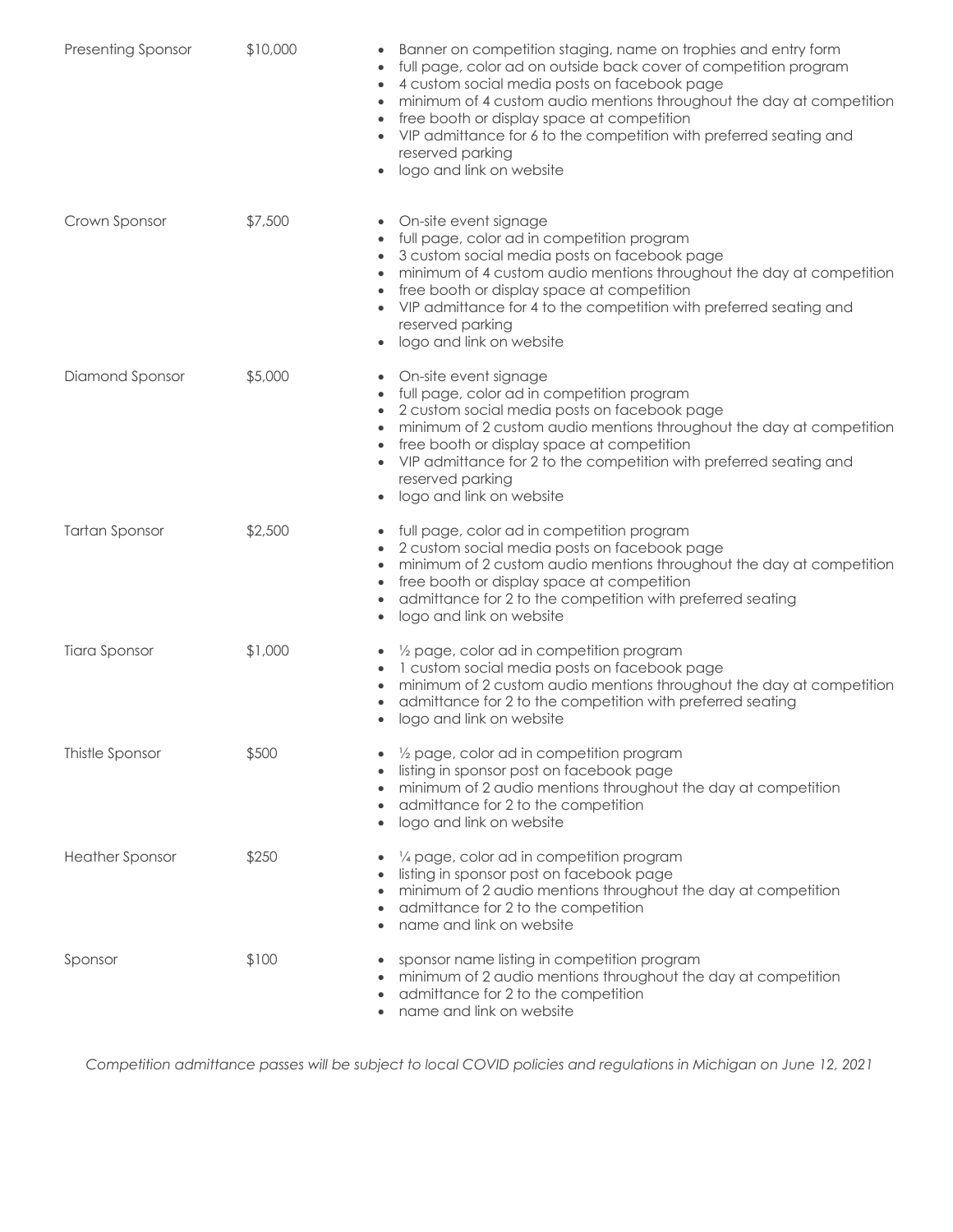

## **CELTIC CLASSIC - SPONSORSHIP FORM**

**Please return this form and check made out to "QSDA" to: QSDA, 3975 May Center Road, Lake Orion, MI 48360 or Pay Online at qsda.ticketleap.com/2021-mi-celtic-classic-spring**

| Website to be listed on site (if applicable): ___________________________________                                                                                                                                                                                                                                                                    |                                                                                                                                                   |  |
|------------------------------------------------------------------------------------------------------------------------------------------------------------------------------------------------------------------------------------------------------------------------------------------------------------------------------------------------------|---------------------------------------------------------------------------------------------------------------------------------------------------|--|
| <b>Donation Information: Please check appropriate box (s)</b><br><b>Sponsorship Levels:</b><br><b>PRESENTING SPONSOR \$10,000</b><br><b>CROWN SPONSOR \$7,500</b><br><b>DIAMOND \$5,000</b><br><b>TARTAN SPONSOR \$2,500</b><br><b>TIARA SPONSOR \$1,000</b><br><b>THISTLE SPONSOR \$500</b><br><b>HEATHER SPONSOR \$250</b><br><b>SPONSOR \$100</b> |                                                                                                                                                   |  |
| <b>Award Sponsorship:</b><br><b>MEDALS SPONSOR \$1,200</b><br><b>MEDAL SET SPONSOR \$150</b><br><b>TROPHIES (ALL) SPONSOR \$800</b><br><b>TROPHY SPONSOR (GROUP) \$100</b><br>Specific Area of Sponsorship (contact us for individual benefits packages):<br><b>STAGE SPONSOR \$2,000</b>                                                            | Specify Category for Sponsorship (if desired): ______________<br>Specify Category for Sponsorship (if desired): _________________________________ |  |
| <b>JUDGE/PIPER SPONSOR \$1,500</b><br><b>FACILITY SPONSOR \$1,000</b><br><b>DANCERS KEEPSAKE PARTICIPATION GIFT \$500</b><br><b>PROGRAM SPONSOR \$250</b><br><b>PRIMARY PARTICIPATION AWARDS \$100 DONATION OR ITEM</b>                                                                                                                              |                                                                                                                                                   |  |
| Program Ads (all ads are 4-color):<br><b>OUTSIDE BACK COVER \$250 (available unless needed for Presenting Sponsor)</b><br><b>INSIDE FRONT COVER \$200</b><br><b>INSIDE BACK COVER \$175</b><br><b>FULL PAGE \$150</b><br>1/2 PAGE \$100<br>1/4 PAGE \$50                                                                                             |                                                                                                                                                   |  |
|                                                                                                                                                                                                                                                                                                                                                      | All sponsorship information and camera-ready art will need to be submitted                                                                        |  |

**to QOSDA@hotmail.com no later than May 29, 2021.**